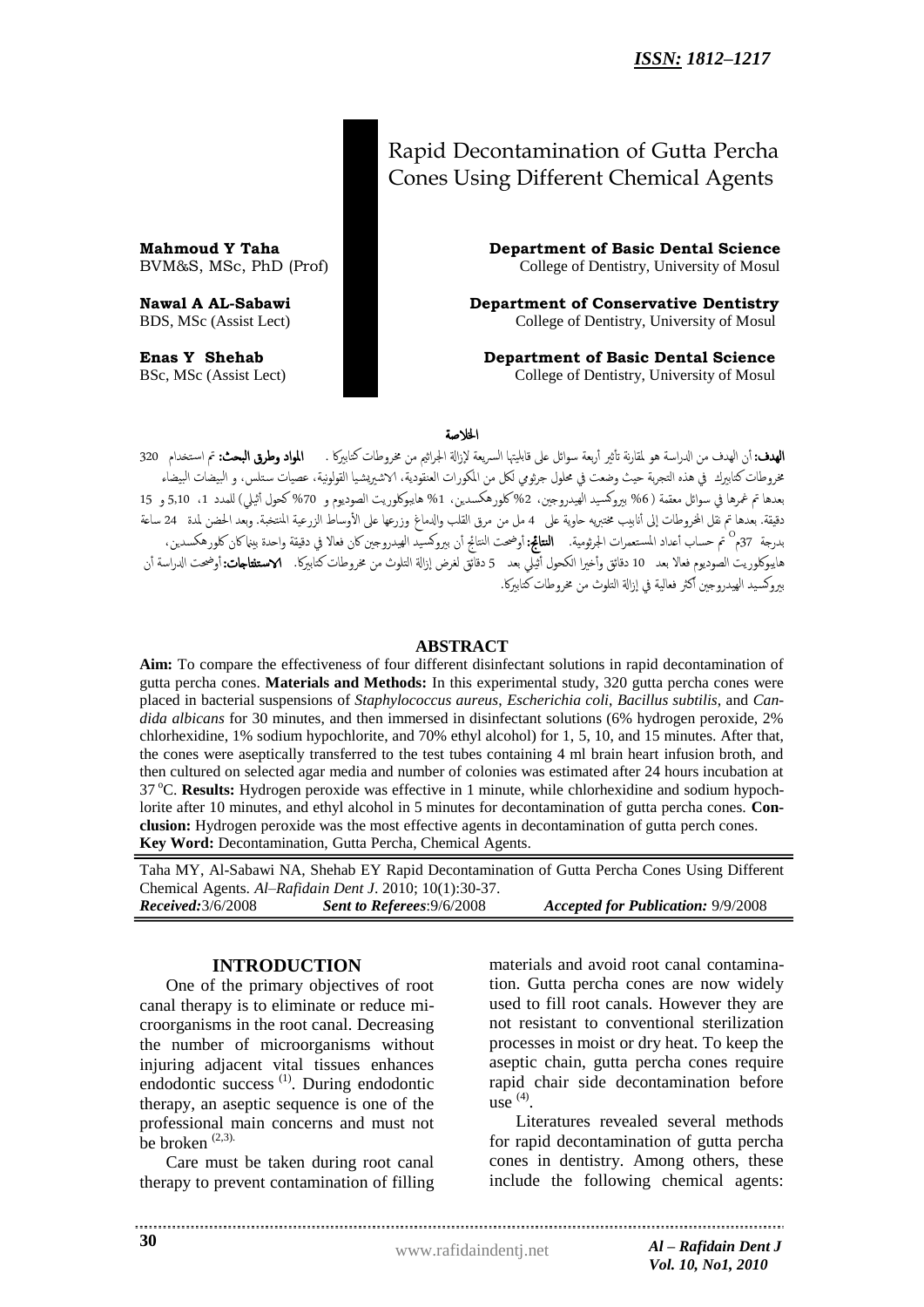polyvinylpyrolidone iodine, glutaraldehyde, sodium hypochlorite, hydrogen peroxide, chlorhexidine, quaternary of ammonium, alcohol iodine, and ethyl alcohol. There is no agreement among national or foreign specialists for the best method  $(5-,8)$ .

The aim of this study was to evaluate the antimicrobial effect of different chemical agents used for decontamination of gutta percha cones contaminated with different microorganisms. The chemical agents used were 6% hydrogen peroxide, 2% chlorhexidine, 1% sodium hypochlorite, and 70% ethyl alcohol.

## **MATERIALS AND METHODS**

In this experimental study, Gutta perch cones (ALPHA- DENT, INC, USA) size 80 was decontaminated by immersion in 6% sodium hypochlorite for 30 minute. The cones were individually and aseptically rinsed with sterile distilled water, and allowed to dry in Petri dishes containing sterile filter paper pads.

The disinfectant solutions used were 6% hydrogen peroxide, 2% chlorhexidine (Hibitane, 5% (w/v), Zeneca Limited U.K), 1% sodium hypochlorite (FAS a commercial household bleach, 6.25% (w/v), Iraq), and 70% ethyl alcohol (Wadi Al-Rafidain Factory, Iraq).

Pure cultures of *Staphylococcus aureus*, *Escherichia coli*, *Bacillus subtilis*, and *Candida albican*s were obtained from Microbiology unit in the Department of Dental Basic Sciences. A bacterial suspension of 24 hours in brain heart infusion broth was used to contaminate of gutta percha cones by immersing them in 4 ml of selected bacterial suspension for 30 minutes. The cones were transferred to sterile filter paper pads in Petri dish, and allowed to air dry for 5-10 minutes at room temperature under aseptic conditions. A series of 320 contaminated gutta percha cones was used. Five cones transferred individually to sterile tubes containing 10 ml of the chemical agent to be tested and kept for 1, 5, 10, and 15 minutes. Each cones was transferred to 4 ml of brain heart infusion broth (Oxiod LTD, Basingstoke, Hants/ England). Gutta percha cones that decontaminated from *Staphylococcus aureus* and *Bacillus subtilis* were inoculated

on brain heart infusion agar, those from *Candida albicans* on sabouraud agar (Oxiod LTD, Basingstoke, Hants/ England), and those from *Escherichia coli* on MacConky agar (Oxiod LTD, Basingstoke, Hants/ England), and incubated (Fisher Scientific/ Russia) for 24 hours at  $37 \text{ °C}$  and the number of colonies were estimated. Bacterial growth in inoculated plates indicated failure of decontamination and absence of growth indicated the efficiency of antimicrobial activity of the tested agents. For control of the experiments, 5 decontaminated cones (negative control), 5 contaminated cones (positive control) were individually cultivated in brain heart infusion broth, and another 5 contaminated cones immersed in distilled water for 1, 5, 10, and 15 minutes were also cultured (washing control), all control group inoculated in selected agar media and incubated for 24 hours at  $37^{\circ}$ C <sup>(4,5,6)</sup>.

## **RESULTS**

In this study, 6% hydrogen peroxide was the most effective agent because all gutta perch contaminated cones were decontaminated in 1 minute (Figure 1). Contaminated cones treated with 2% chlorhexidine showed decontamination effect on *Staphylococcus aureus* after 10 minutes and from *Candida albicans* after 5 minutes, while decontamination effect on *Escherichia coli* and *Bacillus subtilis* occurred in 1 minute (Figure 2).

Using ethyl alcohol at 70% showed that decontamination of cones from *Staphylococcus aureus*, *Bacillus subtilis*, and *Candida albicans* was achieved in 1 minute and from *Escherichia coli* after 5 minutes (Figure 3).

Finally, 1% sodium hypochlorite decontaminated the cones from *Staphylococcus aureus*, *Bacillus subtilis*, and *Escherichia coli* within 1 minute, but contaminated cones become sterilized from *Candida albicans* after 10 minutes as shown in Figure 4.

For control groups, negative control did not show bacterial growth, while positive control did, and washing control also revealed bacterial growth at all time intervals for all microorganisms.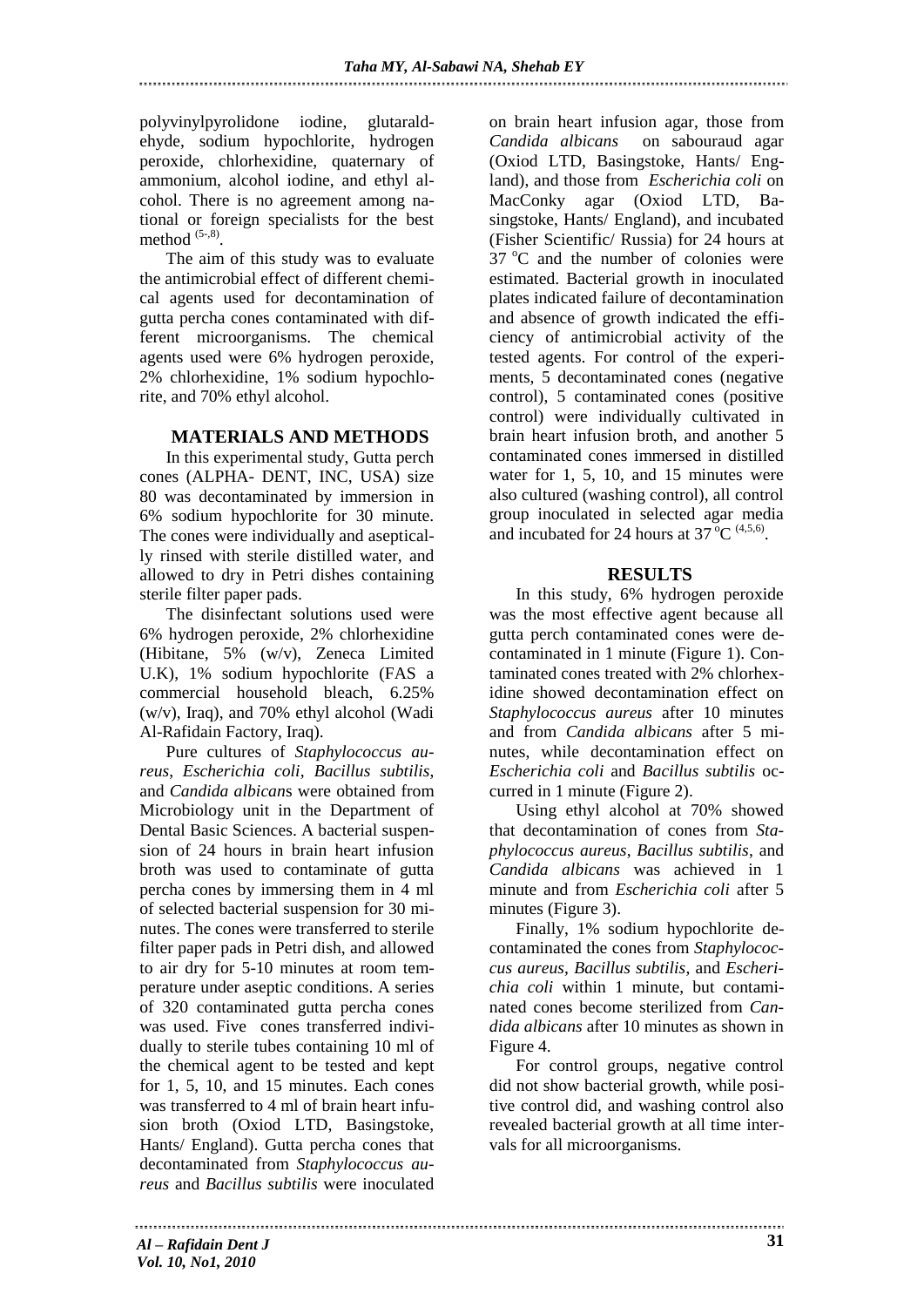*Decontamination of Gutta Percha by Chemical Agents.* 



Figure 1. The effect of 6% hydrogen peroxide in decontamination of gutta percha from different microorganisms at different periods

..............................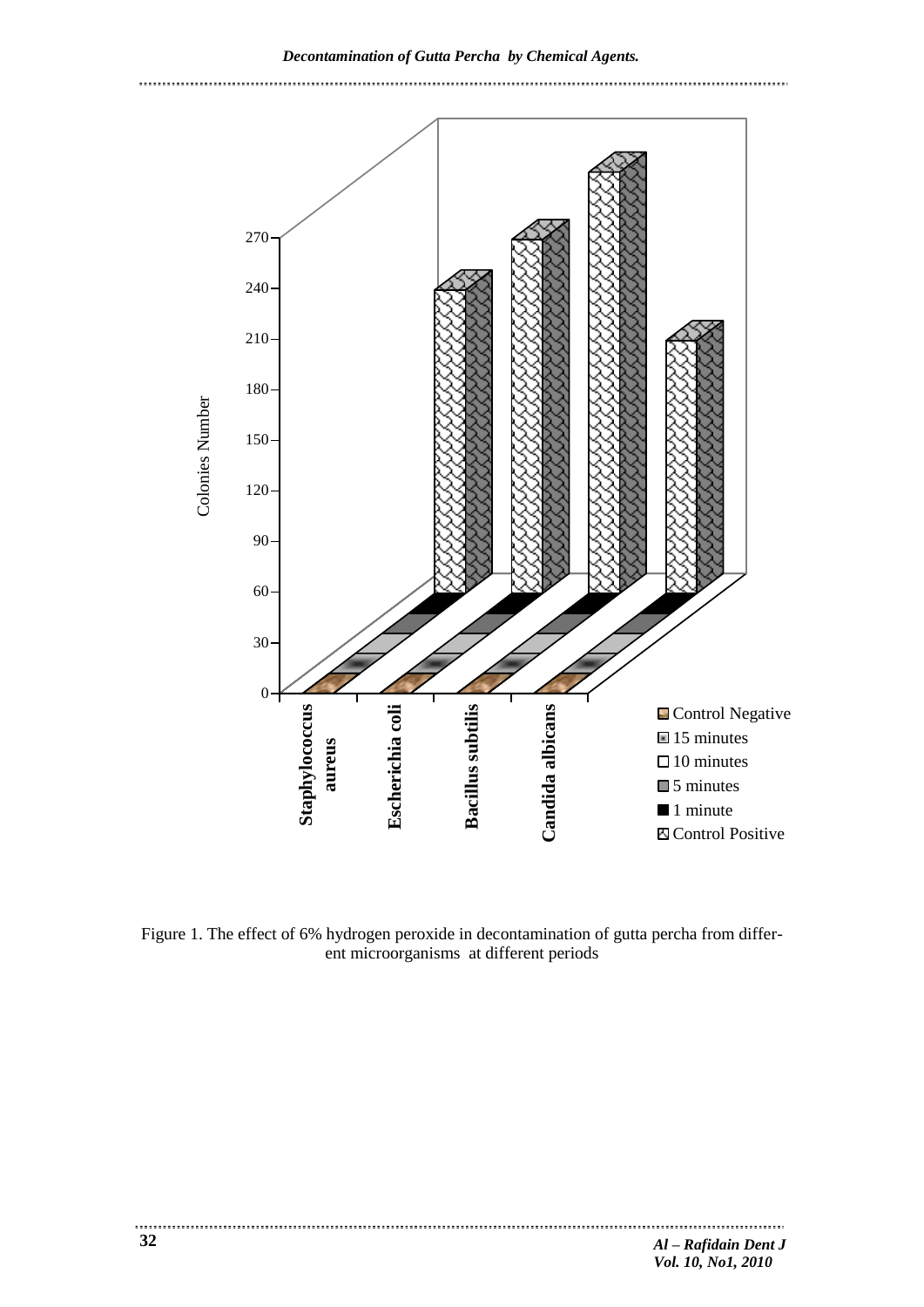*Taha MY, Al-Sabawi NA, Shehab EY*





Figure 2. The effect of 2% Chlorhexidine in decontamination of gutta percha from different microorganisms at different periods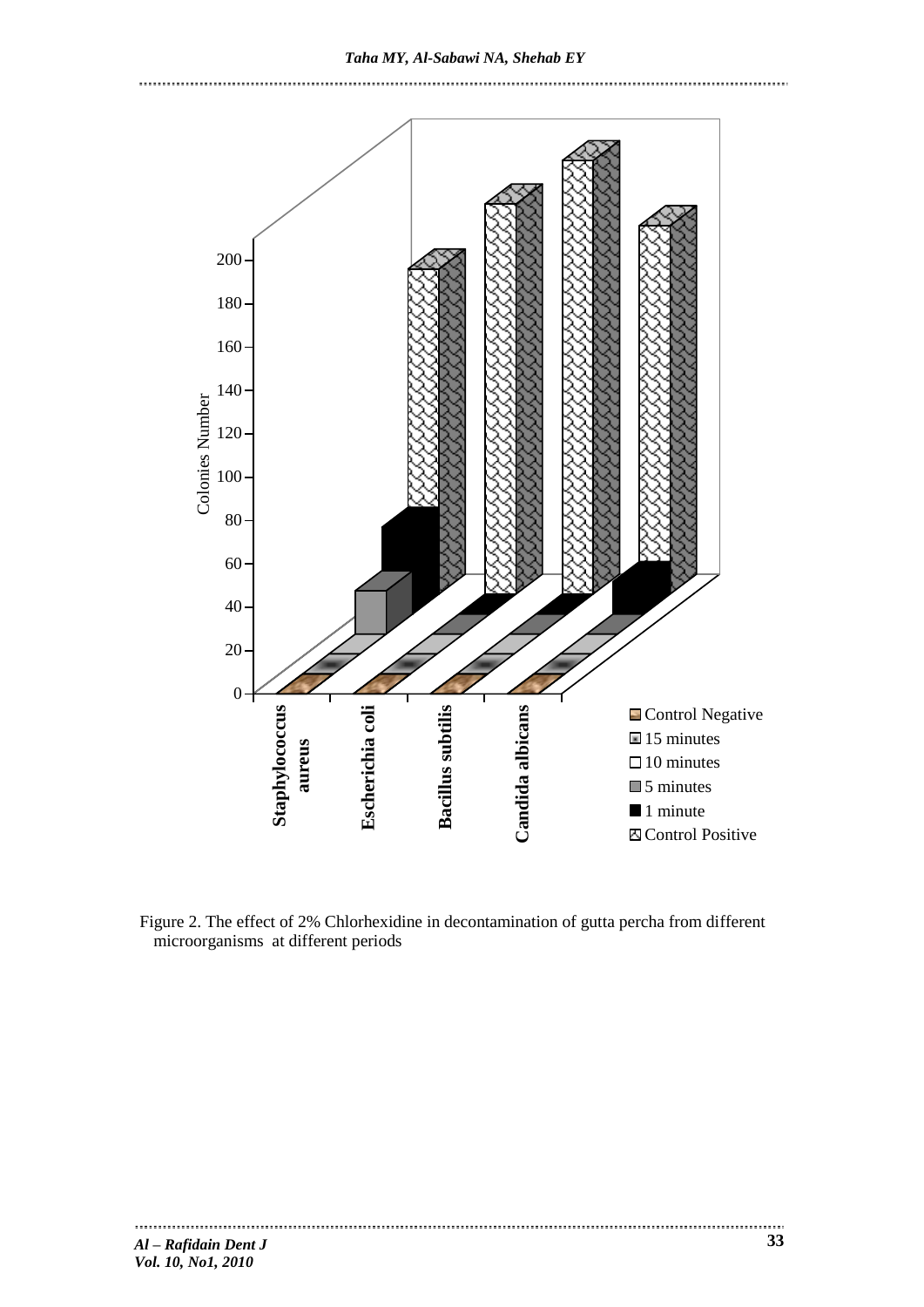

Figure 3. The effect of 1%Sodium Hypochlorite in decontamination of gutta percha from different microorganisms at different periods

.....................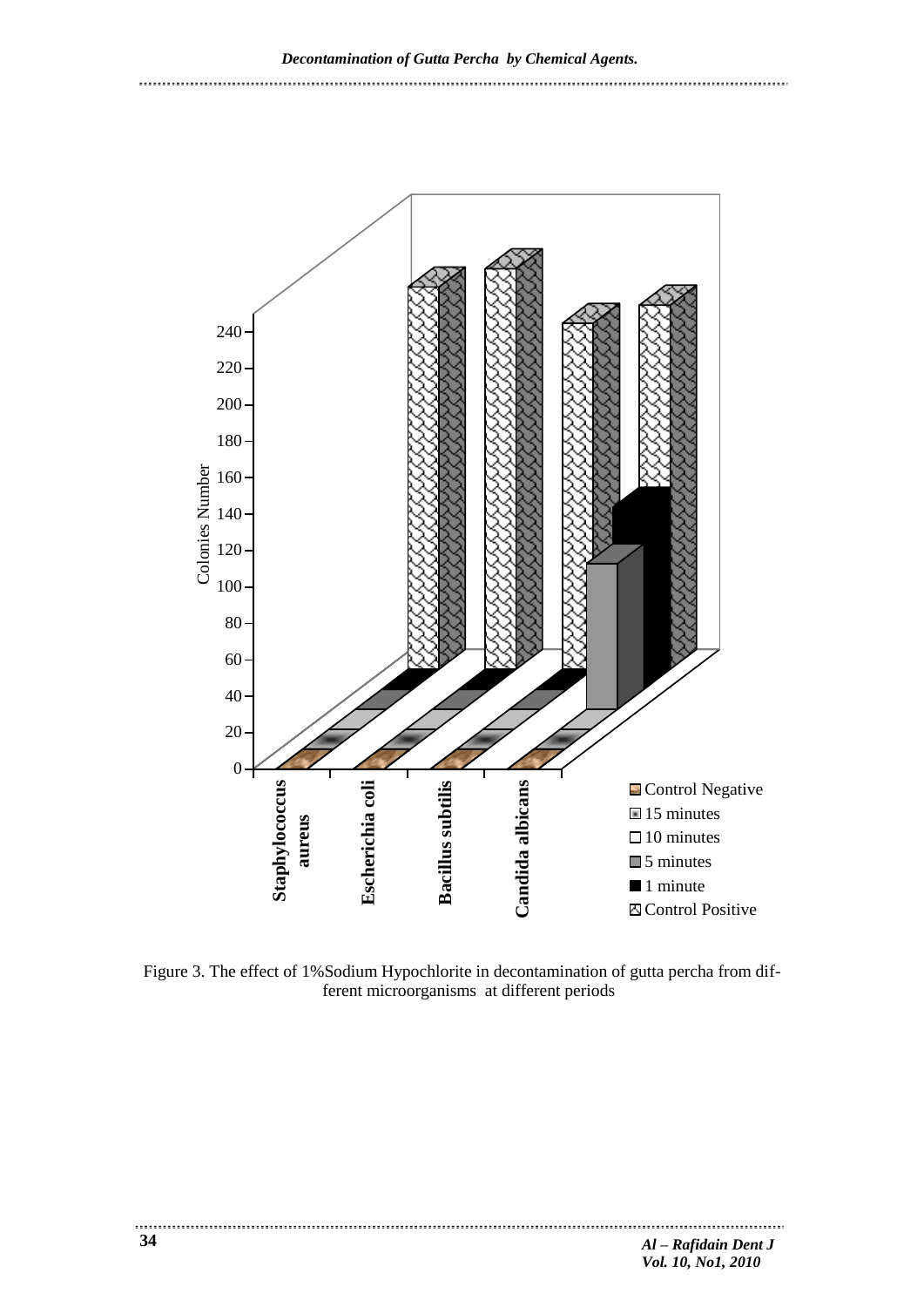

Figure 4. The effect of 70% Ethyl Alcohol in decontamination of gutta percha from different microorganisms at different periods

#### **DISCUSSION**

A major objective of endodontic therapy is the establishment of a root canal system free of contaminants, especially microorganisms. Considerable effort to remove microorganisms already present in the root canal system (9). However, in contrast to the care that is taken in cleaning the can-

als, obturation is often accomplished using gutta percha cones directly from their storage container without regard to their sterility. Since most manufactures do not claim that their cones are sterile, this practice could reduce the achieving of a successful result<sup>(10)</sup>. Although most gutta perch cones appear to be initially sterile,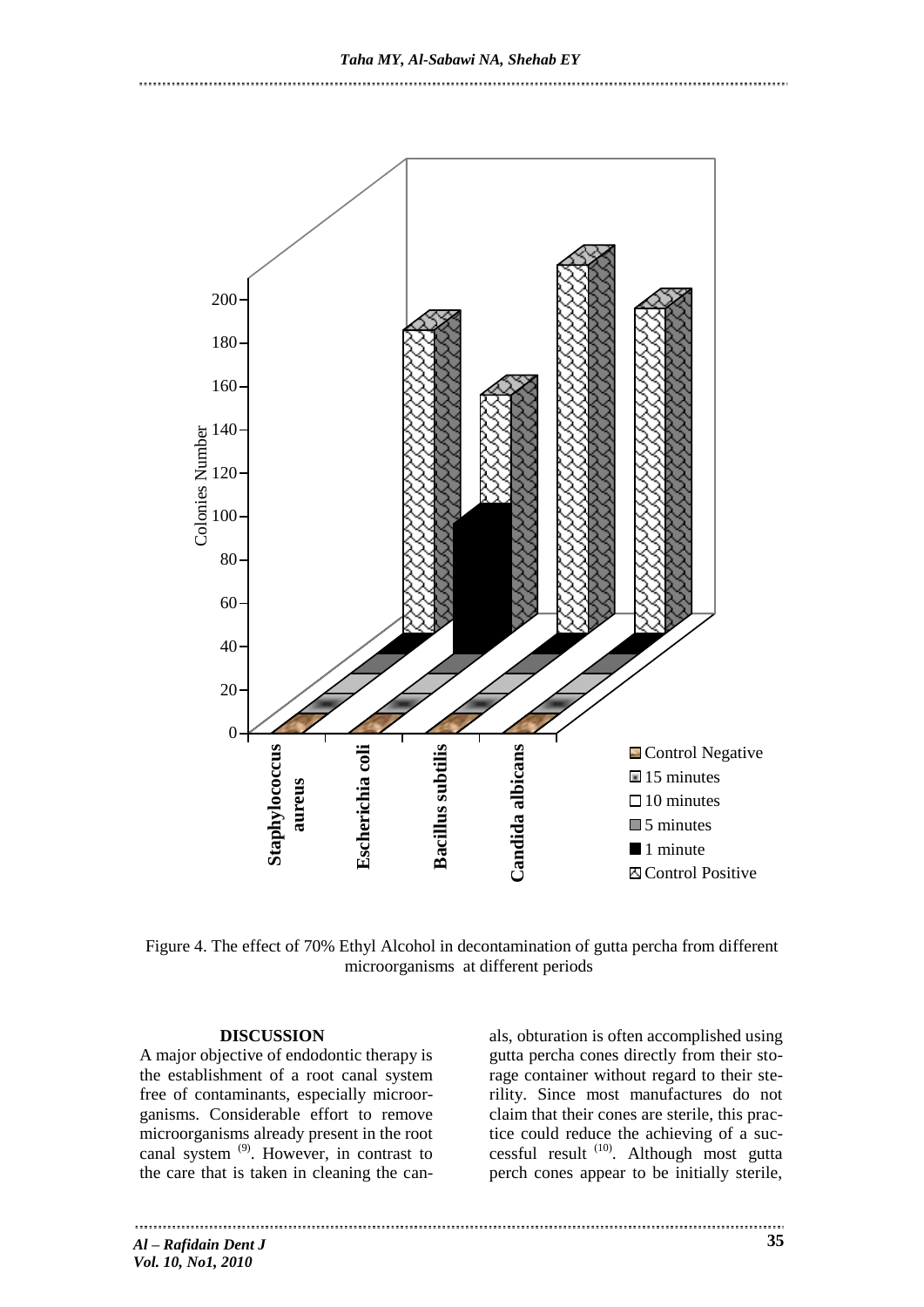there is a risk of contamination from both air borne and physical sources during their storage<sup>(11)</sup>.

The selection of chemical agents for decontamination of gutta percha cones in the present study was based on literature data  $(5,10, 11,12,13)$ . Among the chemical agents tested, hydrogen peroxide at 6% which was the most efficient product. It eliminated bacterial cells and fungi in 1 minute. Pennanchin and  $\text{Alvers}^{(12)}$  investigated the efficiency of hydrogen peroxide in the decontamination of gutta percha cones. Cones were inoculated with saliva, purulent materials obtained from extracted teeth or from patients with apical abscesses. Hydrogen peroxide at 6% was effective in the rapid decontamination of cones in 10 minutes. Such differences probably due to the effect of pus or saliva on the efficiency of hydrogen peroxide. While the results of the study of Cardoso *et al*. (11) was comparable with the present study concerning hydrogen peroxide on the same microorganisms.

The use of 2% chlorhexidine in the present study, showed ability to decontaminate gutta percha cones after 10 minutes. Stablholz *et al.*<sup>(13)</sup> showed that 1.5% chlorhexidine was effective within 30 second for disinfection of cones from *Staphylococcus aureus*, *Streptococcus* , *Bacillus subtilis*, and *Candida albican*s. In another study the efficiency of 2% chlorhexidine to the gutta percha cones decontamination after 10 minutes was evidenced  $<sup>(6)</sup>$ . Such differences between different stu-</sup> dies is probably due to several factors such as differences in the concentration of chemical agentand strain of microorganisms.

The use of 1% of sodium hypochlorite in this study showed that it was effective after 10 minutes. While several studies confirmed the efficiency of 5.25%, 5%, 4.5%, and 2.5% of sodium hypochlorite, there were few studies of the effect of 1% sodium hypochlorite (4,7,10,14,15). Gomes *et al*. (16) evaluated the effectiveness of 5.25% sodium hypochlorite at in disinfecting of gutta percha cones from *Bacillus subtilis*. Results showed that sodium hypochlorite eliminated spores from gutta percha in 1 minute which is comparable with the present result. Ozalp *et al.*<sup>(17)</sup> studied the effectiveness of a lower concentration of sodium hypochlorite (2.5%) for rapid sterilization of gutta percha cones contaminated with *Bacillus subtilis* and found similar results. Pang *et al.*<sup>(18)</sup> found similar effect on *Staphylococcus spp*.

With regard to the effectiveness of 70% of ethyl alcohol in rapid gutta percha cones decontamination. The present study showed that its effect after 5 minutes. Stabholz *et al.*<sup>(13)</sup> and Cardoso *et al.*<sup>(12)</sup> showed that bactericidal activity of 70% ethyl alcohol occured in 1 minute, and this agent was unable to destroy *Bacillus subtilis* even after 15 minute of contact. The differences in decontamination effect of present study from other studies may have been related to several factors such as experimental methods, concentration and type of chemical agent, characteristic of the microorganisms, and time of analysis or exposure.

## **CONCLUSIONS**

The four chemical agents were effective for rapid decontamination of gutta perch cones, as hydrogen peroxide requiring shorter period of use about 1 minute, sodium hypochlorite and chlorhexidine were effective after 10 minutes, and finally ethyl alcohol was proved to be effective after 5 minutes.

## **REFERENCES**

- 1. Siqueira JF, Rjcas IN, Santos SR, Lima KA Magalhaes FA, Uzeda M. E. Efficacy of instrumentation and irrigation regimes in reducing the bacterial population within root canal. *J Endod*. 2002;28:181-185.
- 2. Attin T, Zirkel C, Peis K. Antibacterial propertiesof electron beam sterilized gutta percha cones. *J Endod*. 2001;27:172-177.
- 3. Leonarod MR. Evaluation of the sterility and antimicrobial activity of gutta percha cones. *Braz Endod J*.1997;2:51-54.
- 4. Hasheminya SM. Comparison of the effectiveness of three disinfectant solutions in disinfection of gutta percha cones in one minute. *J Dent*. 2006;18:4-10.
- 5. Souza RE, Souza EA, Sousa-Neto MD, Pietro RC. In vitro evaluation of different chemical agents for the decontami-